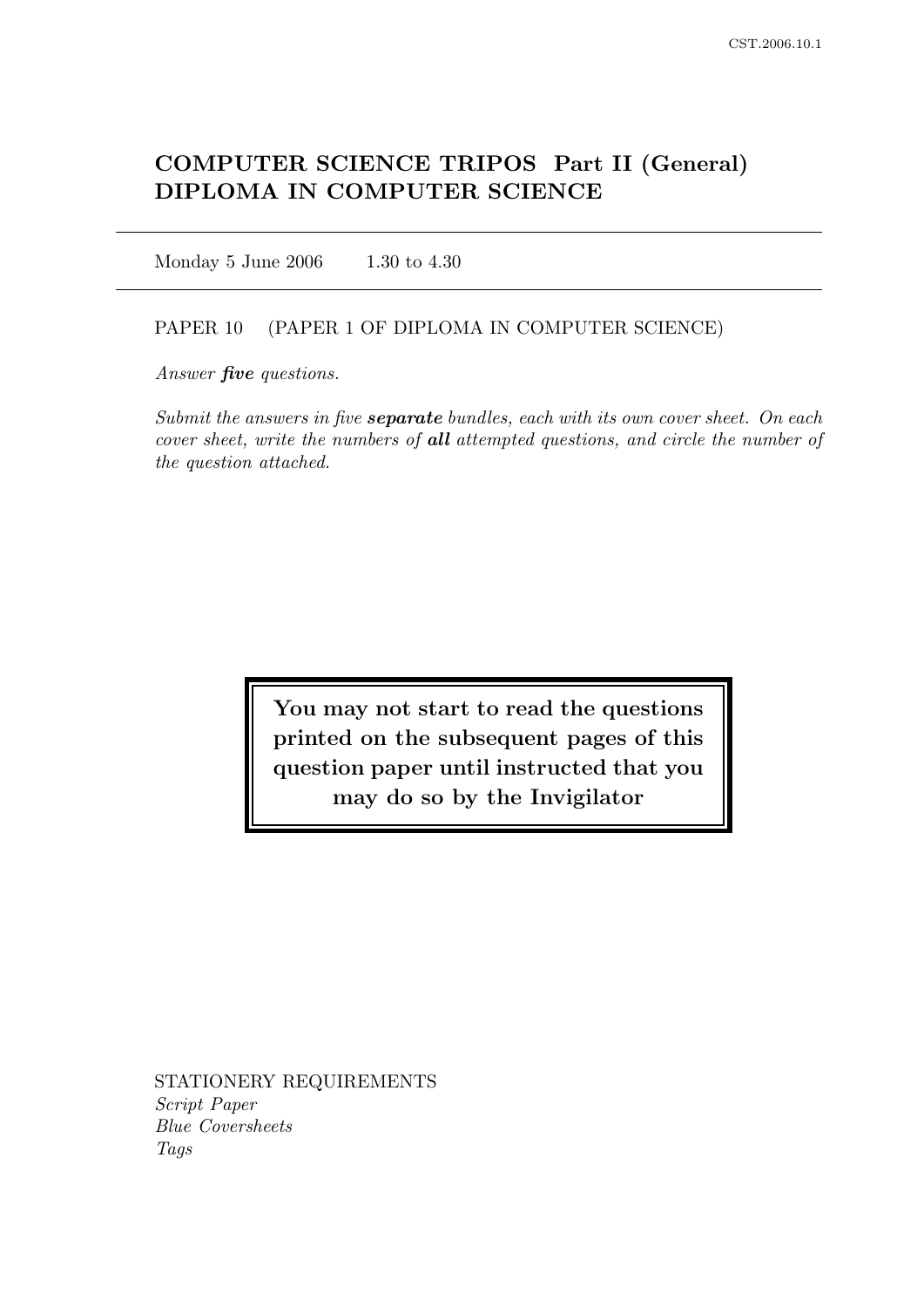## 1 Foundations of Programming

- (a) Explain the term *overloading* in the context of Java constructors and methods. [2 marks]
- (b) Without describing the details of either, outline the relationship between the Java methods System.out.printf() and String.format(). [2 marks]

The ISO representation for the time of day is hh:mm:ss where (for the purposes of this question) hh is a two-digit integer in the range 00 to 23 and each of mm and ss is a two-digit integer in the range 00 to 59.

The following Java test program exercises a proposed class Time which enables a time to be represented in ISO format and allows one time to be added to another:

```
public class TimeProg
 { public static void main(String[] args)
    { Time t1 = new Time(15, 10, 5);
      t1.add(5,10,15);
      t1.add(10,20);
      t1.add(5);
      System.out.printf("%s%n", t1); // outputs 20:30:45
      Time t2 = new Time(60, 70, 80);
      System.out.printf("%s%n", t2); // outputs 13:11:20
      t1.add(t2);System.out.printf("%s%n", t1); // outputs 09:42:05
      Time t3 = new Time();
      System.out.printf("%s%n", t3); // outputs 00:00:00
    }
}
```
It may be assumed that only positive arguments are used but note that outof-range values for minutes and seconds are treated sensibly (thus 80 seconds results in 1 being added to the number of minutes). An out-of-range value for hours is held modulo 24.

- $(c)$  Outline suitable specifications for the two versions of the constructor Time() and the four versions of the add() method. [6 marks]
- (d) Write a class Time that would work with the test program above.  $\vert 10 \text{ marks} \vert$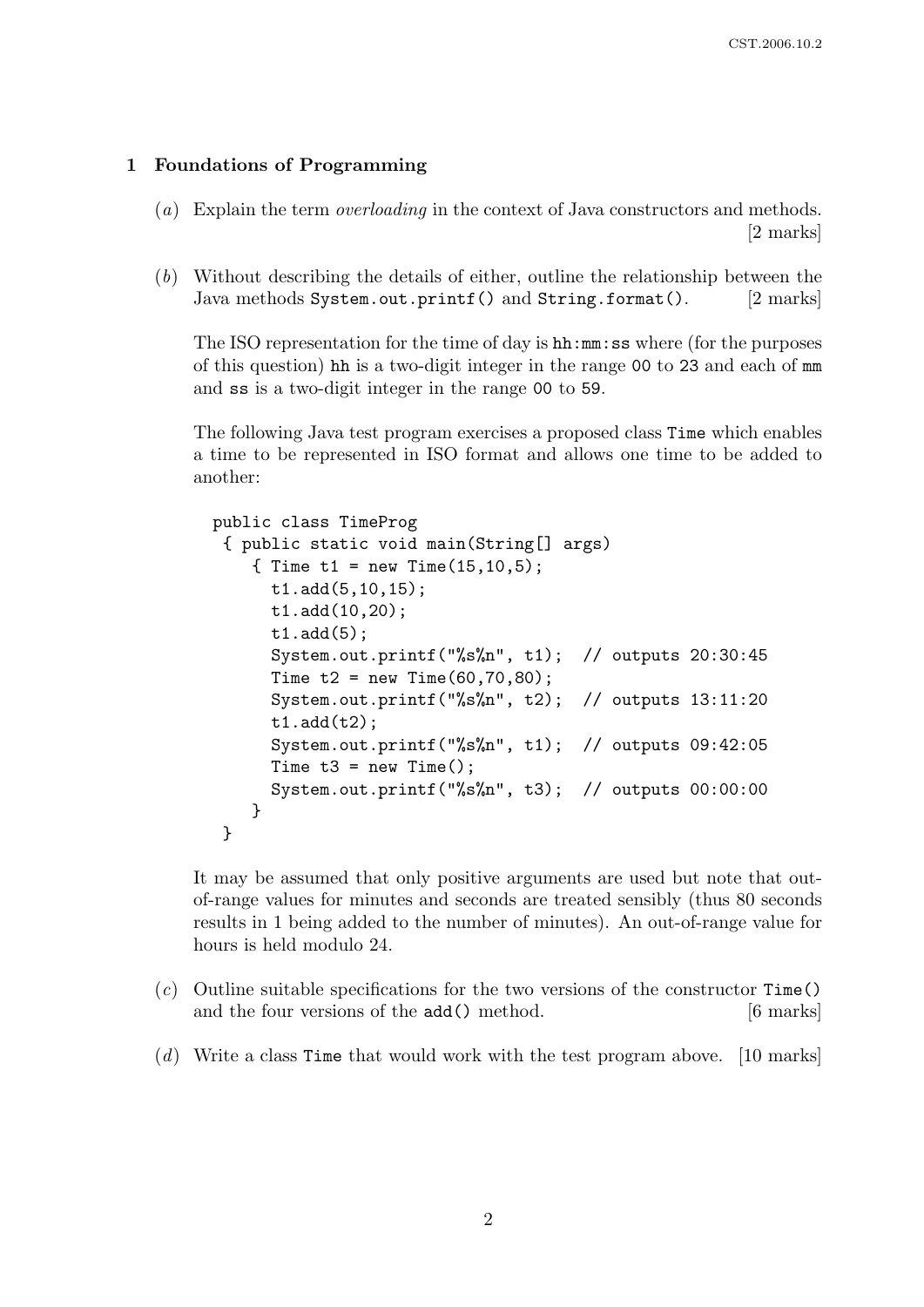## 2 Foundations of Programming

(a) What is the difference between MouseListener and MouseAdapter?

[3 marks]

(b) Via suitable HTML, the compiled version of the following Java code is presented to the appletviewer application:

```
import java.applet.Applet;
import java.awt.Graphics;
import java.awt.event.MouseAdapter;
import java.awt.event.MouseEvent;
public class MouseTest extends Applet
{ private String s = "Hello World";
   public void init()
    { this.addMouseListener(new ML());
    }
  public void paint(Graphics g)
    { g.drawRect(15, 15, 270, 70);
      g.drawString(this.s, 100, 60);
    }
   class ML extends MouseAdapter
    { public void mousePressed(MouseEvent e)
       { MouseTest.this.s = "Mouse Pressed";
       }
    }
}
```
Briefly explain what the code does and describe the initial appearance of the applet window. [6 marks]

- (c) The programmer moves the mouse pointer into the applet window, presses the mouse button and expects a new message to appear. Why doesn't it appear? Give *three* ways in which the expected result can be provoked without leaving appletviewer. [6 marks]
- $(d)$  The line MouseTest.this.paint(MouseTest.this.getGraphics()); is added to the method mousePressed(). Describe the behaviour now if the mouse button is pressed when the pointer is in the applet. [3 marks]
- (e) What would have been a more appropriate amendment to the method mousePressed()? Explain. [2 marks]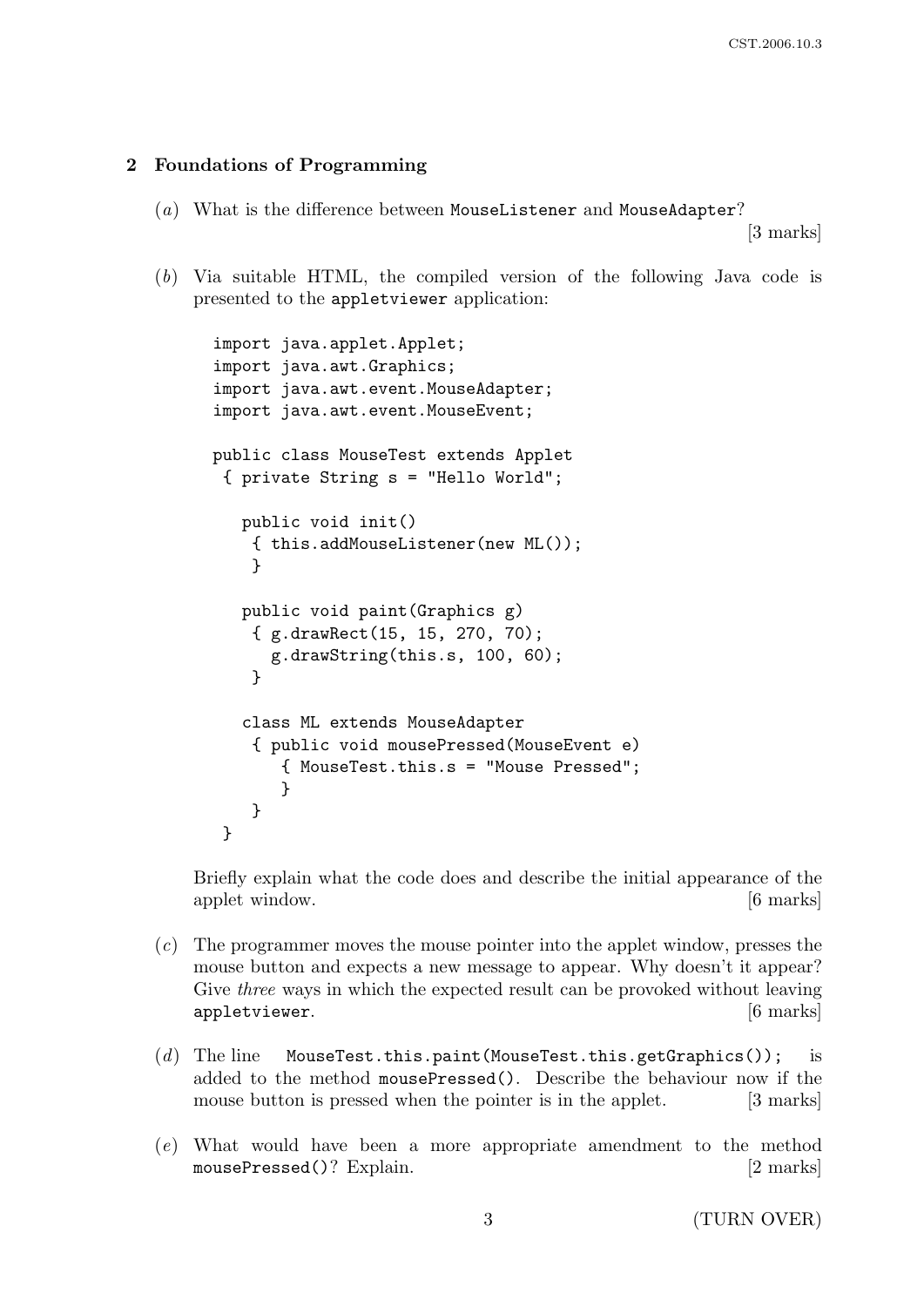### 3 Data Structures and Algorithms

(a) Briefly explain what a binary search tree (BST) is, listing its properties. Is the following binary tree a BST or not, and why?



[3 marks]

- (b) Describe an optimally efficient algorithm to find the predecessor of a given node  $n$  in a BST and explain why it works.  $[6 \text{ marks}]$
- $(c)$  Describe an optimally efficient algorithm for deleting a node d from a BST when neither of d's subtrees is empty. Explain why it works and prove that what remains is still a BST. [5 marks]
- (d) Assume that node l, whose key is  $k_l$ , is a leaf of a BST and that its parent is node p, with key  $k_p$ . Prove that, of all the keys in the BST,  $k_p$  is either the smallest key greater than  $k_l$  or the largest key smaller than  $k_l$ . [6 marks]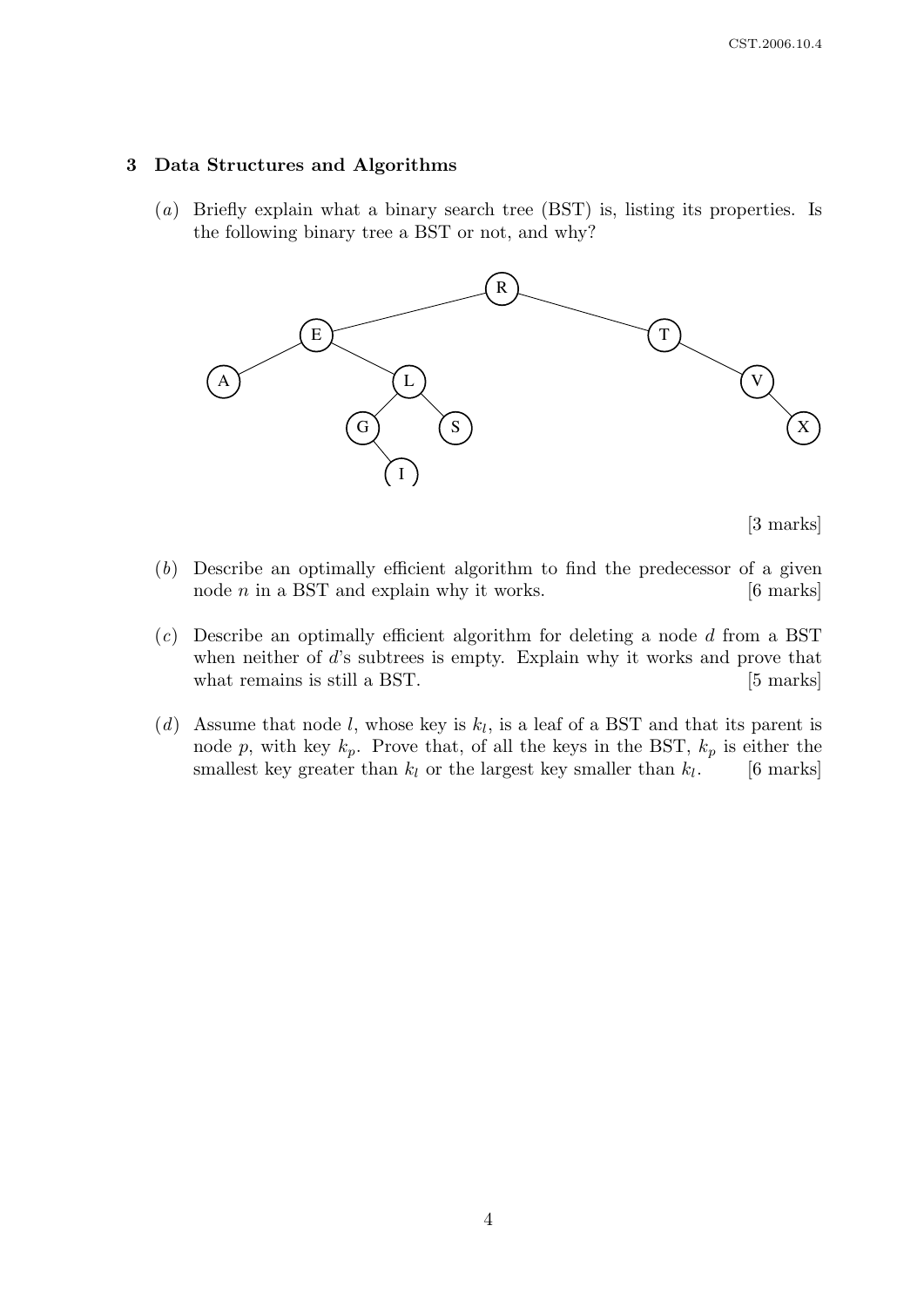## 4 Artificial Intelligence I

(a) Give a detailed description of the minimax algorithm for two-player games, illustrating your answer using the following game tree.



[10 marks]

- (b) Describe the modifications required to the minimax algorithm in order to apply it to realistic games. [5 marks]
- (c) Give a detailed description of the technique of  $\alpha \beta$  pruning, again illustrating your answer using the game tree above. [5 marks]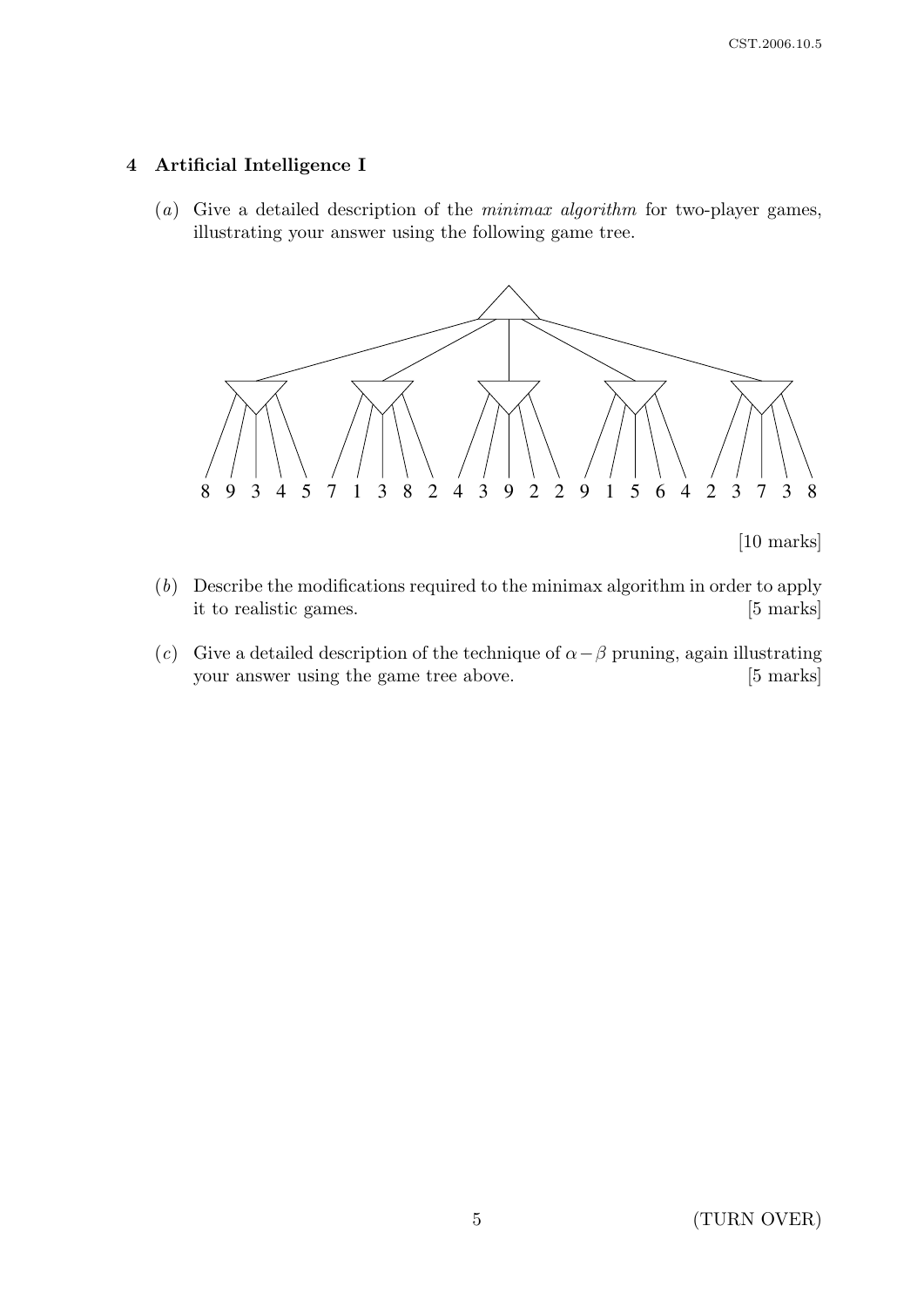### 5 Comparative Programming Languages

(a) In order to remove the overhead of a function call, a programmer decides to replace all calls to a function f with the macro F, where f and F are defined as follows:

```
int f(int x) { return x+x; }#define F(X) (X)+(X)
```
- $(i)$  Give two valid C expressions involving f which produce different results when **F** is substituted for **f**. Justify your answer. [4 marks]
- (*ii*) State the C language feature which can be used to correctly remove the overhead of a function call. [1 mark]
- (b) Consider the following:

```
static struct link {
  int v;
  struct link *next;
} *head=0;
void convert(int a[], int len);
```
Write a function definition for convert which updates head to point to a linked-list containing the elements of a in the same order. You may assume len contains the number of elements in a. [5 marks]

(c) Consider the following  $C++$  declaration:

```
template<int n> int SumSquares();
```
(i) Using function specialisation, provide an implementation of SumSquares so that, given an integer N, SumSquares<N>() returns:

$$
\sum_{i=1}^{\texttt{N}} i^2
$$

[5 marks]

 $(ii)$  Compare and contrast the functionality of the C preprocessor and the  $C++$  template system. Explain why it is not possible to write a  $C$ preprocessor macro to implement SumSquares. [5 marks]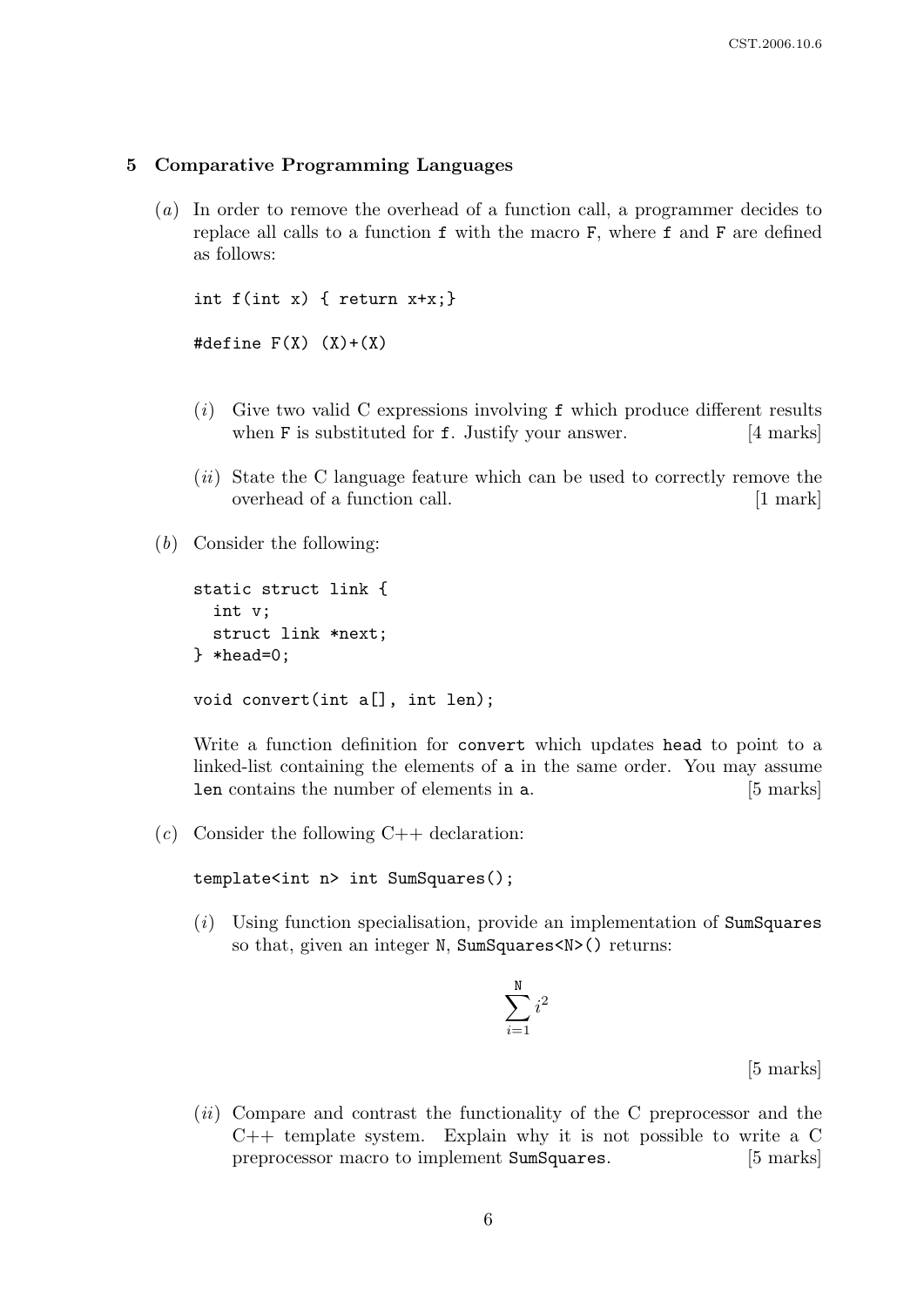### 6 Introduction to Functional Programming

(a) The extension of a list  $\ell$ , denoted  $\#\ell$ , is the set of all its elements; that is, formally,

$$
\begin{aligned} \# \mathfrak{U} &= \{ \ \} \\ \#(h: : t) &= \{ h \} \cup \# t \end{aligned}
$$

Thus, for instance,  $\#[0,1,2,3,1,2,3,2,3,3] = \{0,1,2,3\}.$ 

You are asked to give four implementations of an (*extensional*) remove curried function

 $''a$  rm :  $''a \rightarrow ''a$  list  $\rightarrow ''a$  list

satisfying the following specification:

$$
\#(\mathtt{rm}\;x\;\ell)=(\#\ell)\setminus\{x\}
$$

for all equality types  $\alpha$ , and values x of type  $\alpha$  and  $\ell$  of type  $\alpha$  list.

 $(i)$  The first implementation should use the ML built-in functional

'a filter :  $('a \rightarrow bool) \rightarrow 'a$  list  $\rightarrow 'a$  list

[2 marks]

 $(ii)$  The second implementation should use the ML built-in functionals

'a concat : 'a list list -> 'a list  $('a, 'b)$  map :  $('a -> 'b) -> 'a$  list  $-> 'b$  list

[2 marks]

- $(iii)$  The third implementation should be a simple recursive function using only the list datatype constructors. [4 marks]
- $(iv)$  The fourth implementation should be a tail-recursive function using only the list datatype constructors. [6 marks]
- (b) Rigorously argue for the correctness of either the third or the fourth of your implementations. [6 marks]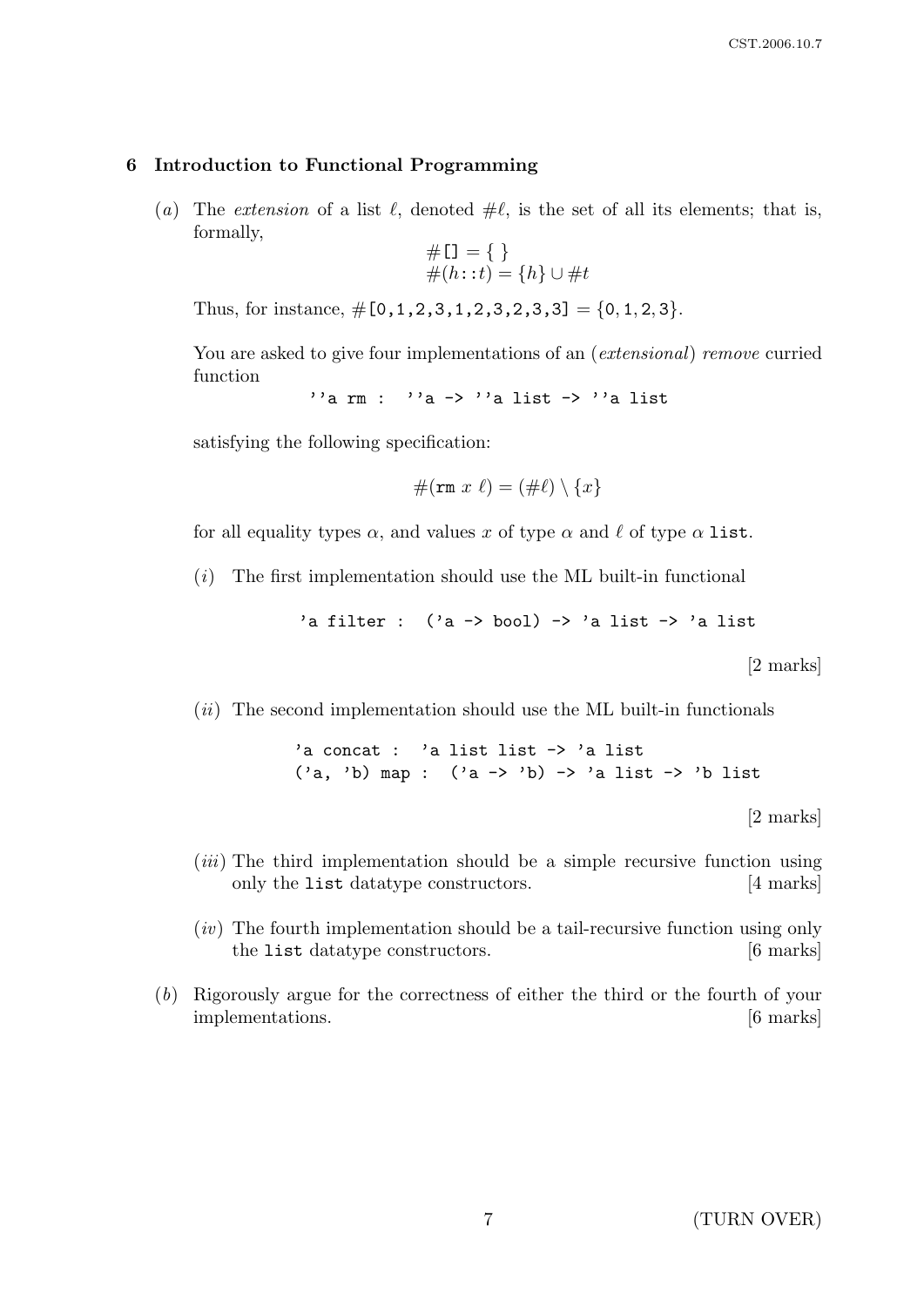## 7 Operating System Foundations

- (a) Describe the steps involved in resolving any component of a file pathname.
	- [6 marks]

- $(b)$  (*i*) Describe the steps involved in
	- creating a file;
	- deleting a file. [8 marks]
	- $(ii)$  Discuss the possible effects of a crash, causing loss of main memory, at various points during file creation and deletion. [6 marks]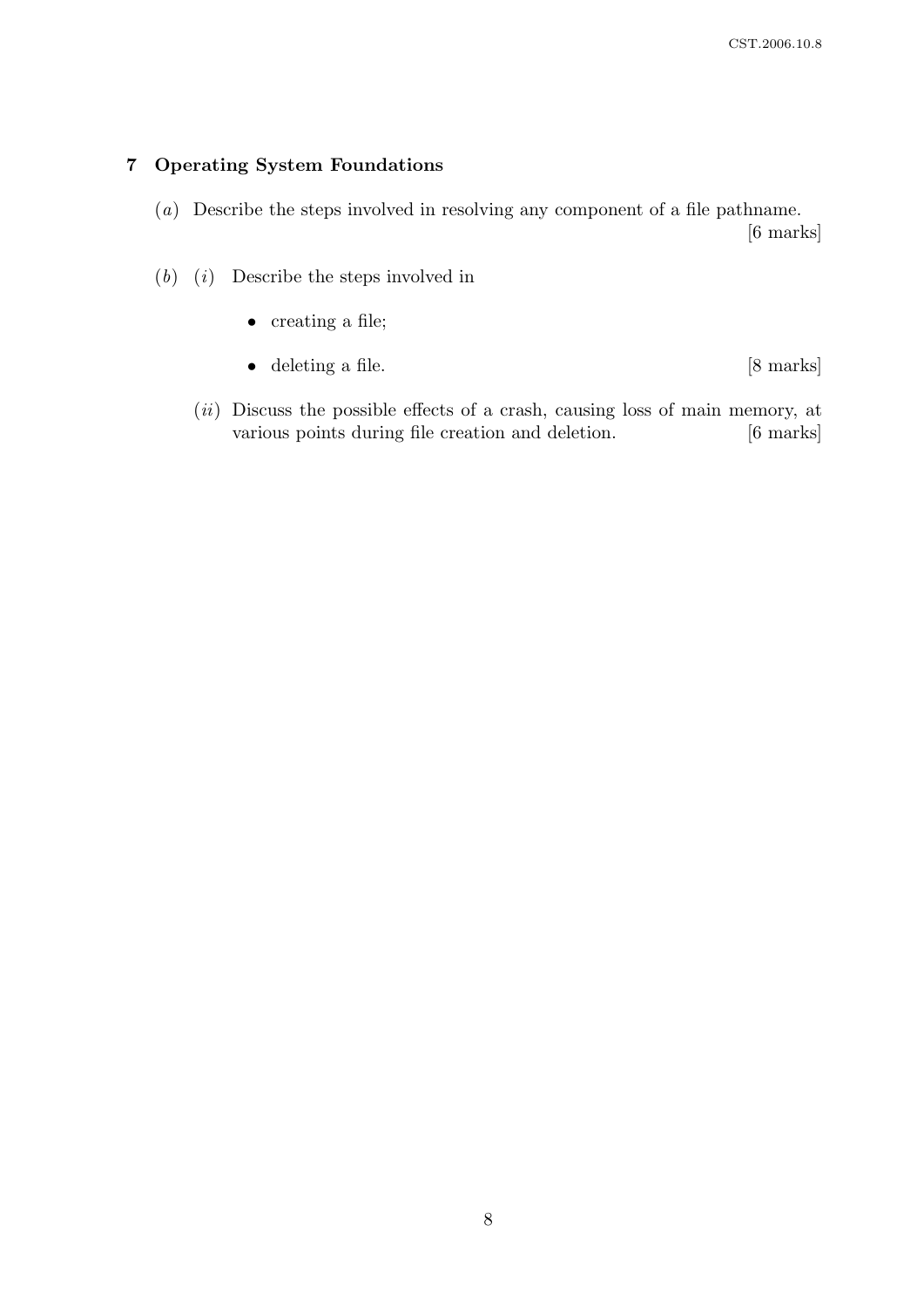## 8 Numerical Analysis I

- (a) An IEEE Single Precision number is stored in 32 bits, of which 8 bits are reserved for the exponent. Explain the terms normalised number and hidden bit. How many bits are used to store the *significand*, and what is the *precision*? Show by means of a diagram how the bits are arranged in storage. [4 marks]
- (b) How is the value of the exponent stored? What are the stored values of the exponents  $e_{min}$  and  $e_{max}$ ? [3 marks]
- (c) Which values are represented by the following bit patterns? [Show signs where appropriate.]
	- (i) 00000000 00000000 00000000 00000000
	- (ii) 11111111 11111111 11111111 11111111
	- (*iii*) 00111111 10000000 00000000 00000000
	- (*iv*) 11000000 00000000 00000000 00000000
	- (v) 00000000 00000000 00000000 00000001
	- $(vi)$  01111111 10000000 00000000 000000000 [6 marks]
- (d) Define machine epsilon  $\varepsilon_m$ . Estimate its value in IEEE Single Precision.

[2 marks]

(e) What are the two sources of error in the formula

$$
f'(x) \simeq \frac{f(x+h) - f(x)}{h}
$$

and how does each type of error behave as h increases? Suggest a suitable value of h to use with this formula for IEEE Single Precision when  $f(x) = O(1)$ . [5 marks]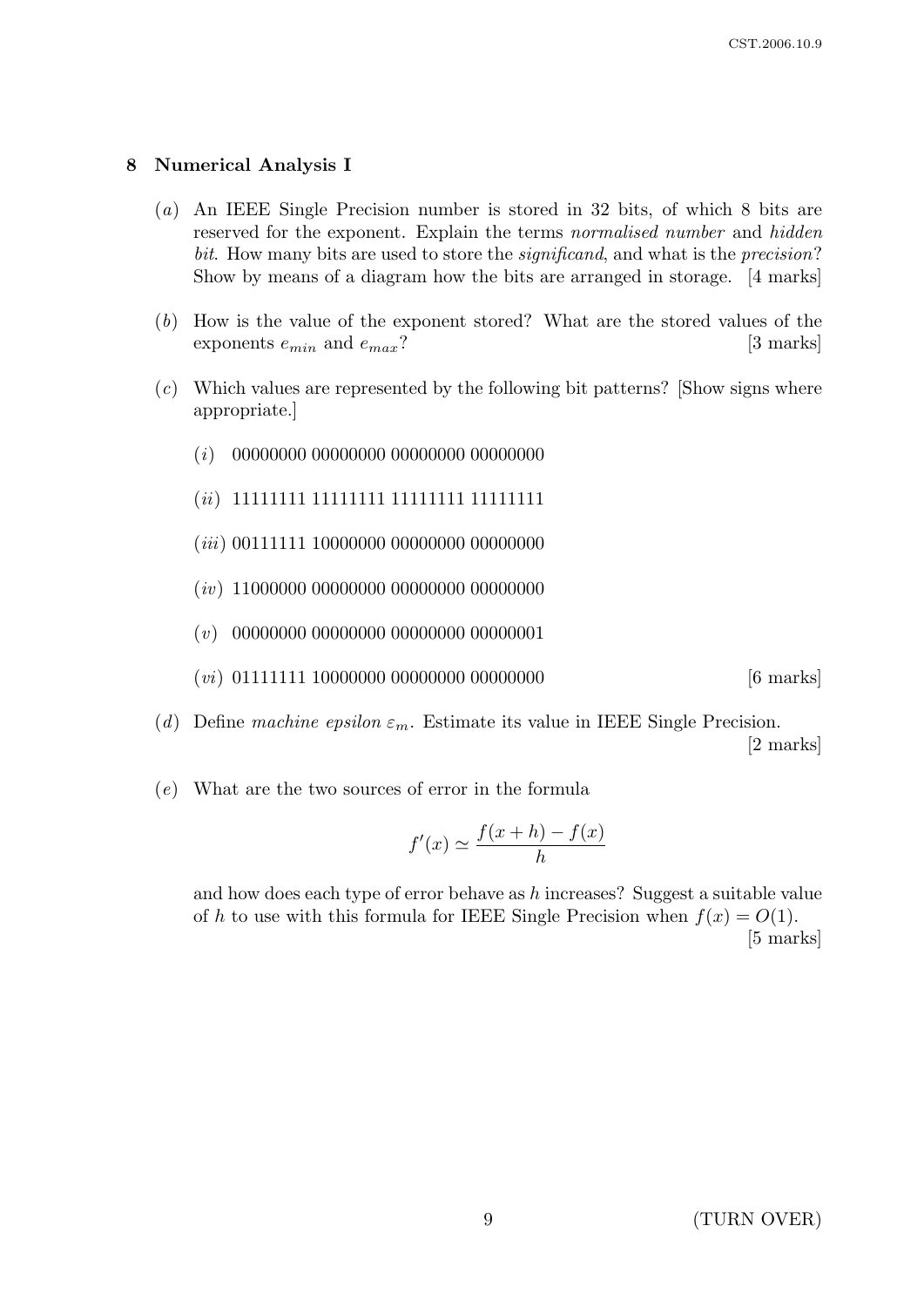#### 9 Mathematics for Computation Theory

- (a) Let  $A, B, C$  be sets. Define:
	- (*i*) the *Cartesian product*  $(A \times B)$ ;
	- (*ii*) the set of relations R between A and B;
	- (*iii*) the identity relation  $\Delta_A$  on the set A.

[3 marks]

- (b) Suppose  $S$ ,  $T$  are relations between  $A$  and  $B$ , and between  $B$  and  $C$ , respectively. Define the inverse relation  $S^{-1}$  and the product relation  $S \circ T$ . [2 marks]
- $(c)$  Let f be a relation between A and B. Characterise the following conditions in terms of the algebra of relations:
	- $(i)$  f is a partial function;
	- $(ii)$  f is a total function;
	- (*iii*) (total) function f is a surjection (ONTO);
	- (iv) (total) function f is an injection  $(1 1)$ .

[4 marks]

 $(d)$  A total function that is both a surjection and an injection is called a *bijection*. Show that if f is a bijection between A and B,  $f^{-1}$  is also a bijection.

[2 marks]

- (e) Consider the set of natural numbers  $\mathbb{N} = \{0, 1, 2, \ldots\}$ . Define relation  $f = \{((x, y), z) \mid z = 2^x(2y + 1)\} \subseteq ((\mathbb{N} \times \mathbb{N}) \times \mathbb{N})$ . Which of conditions  $(i)$ – $(iv)$  in part  $(c)$  does relation f between  $(N \times N)$  and N satisfy? [6 marks]
- (f) Show how to modify f to establish a bijection  $h : \mathbb{N} \to (\mathbb{N} \times \mathbb{N})$ . [3 marks]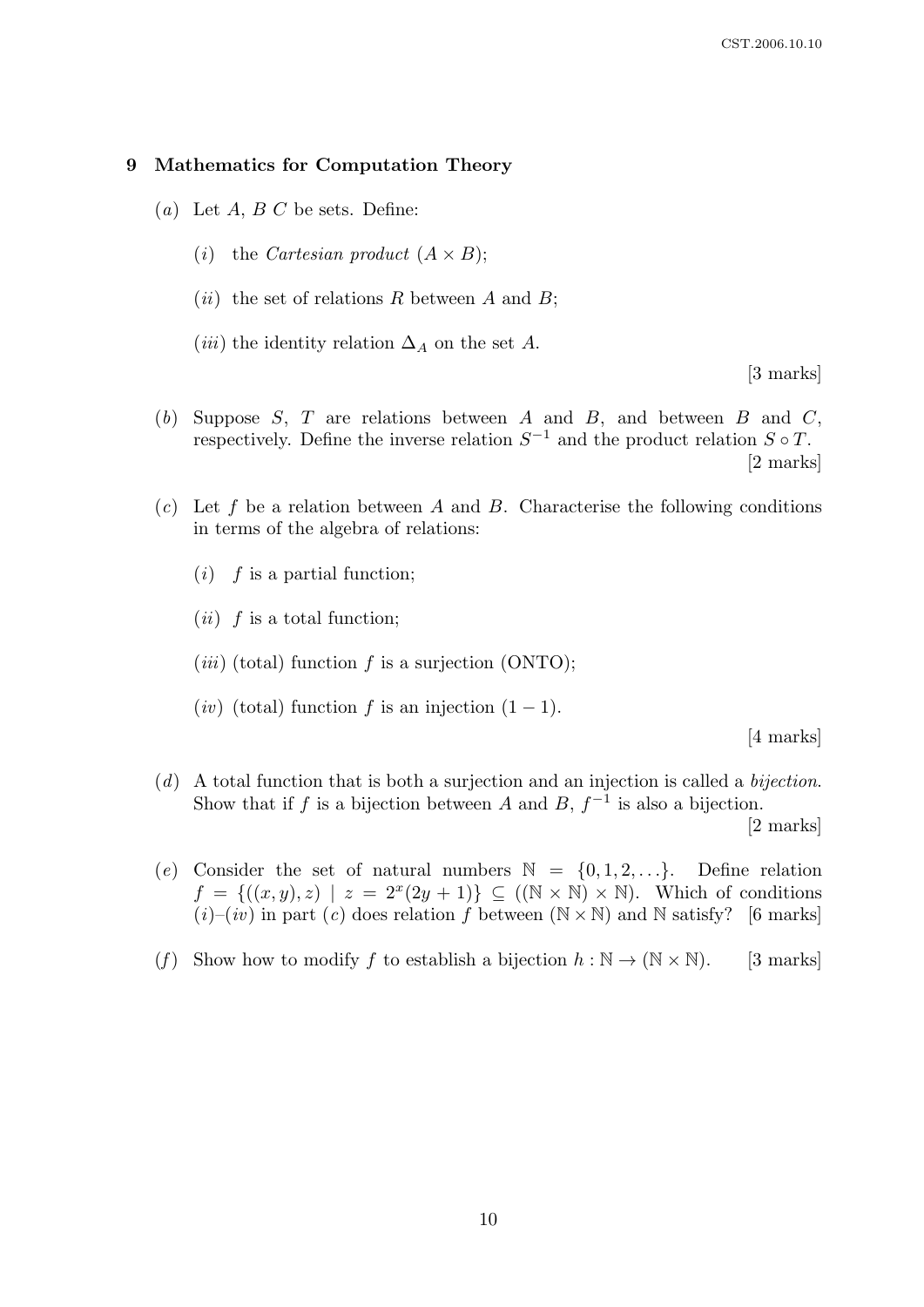## 10 Computation Theory

- $(a)$  (i) Give a graphical representation of the following register machine program.
	- $L0: Z^+ \to L1$  $L1: L^- \rightarrow L2, L3$  $L2: Z^+ \to L0$  $L3: Z^- \rightarrow L4, L5$  $L4: L^+ \rightarrow L3$  $L5: X^- \rightarrow L1, L6$  $L6$ : HALT

[3 marks]

 $(ii)$  Assuming the contents of register Z is initially 0, when the program is run starting at instruction L0 what functions of the initial contents of registers  $X$  and  $L$  are computed in  $X$  and  $L$  when the machine halts?

[5 marks]

- $(b)$   $(i)$  What is meant by a Turing machine, its configurations, transition relation and the computations it carries out? What does it mean to say that a computation halts? [6 marks]
	- $(ii)$  Given a Turing machine, is it decidable whether or not for all possible initial configurations the machine will not halt after 100 steps of transition? Justify your answer. [6 marks]

## 11 Computer Graphics and Image Processing

- (a) Describe, in outline, each of the z-buffer, BSP tree, and painter's algorithm methods for rendering a set of 3D polygons. [4 marks each]
- (b) Compare and contrast the three methods. [8 marks]